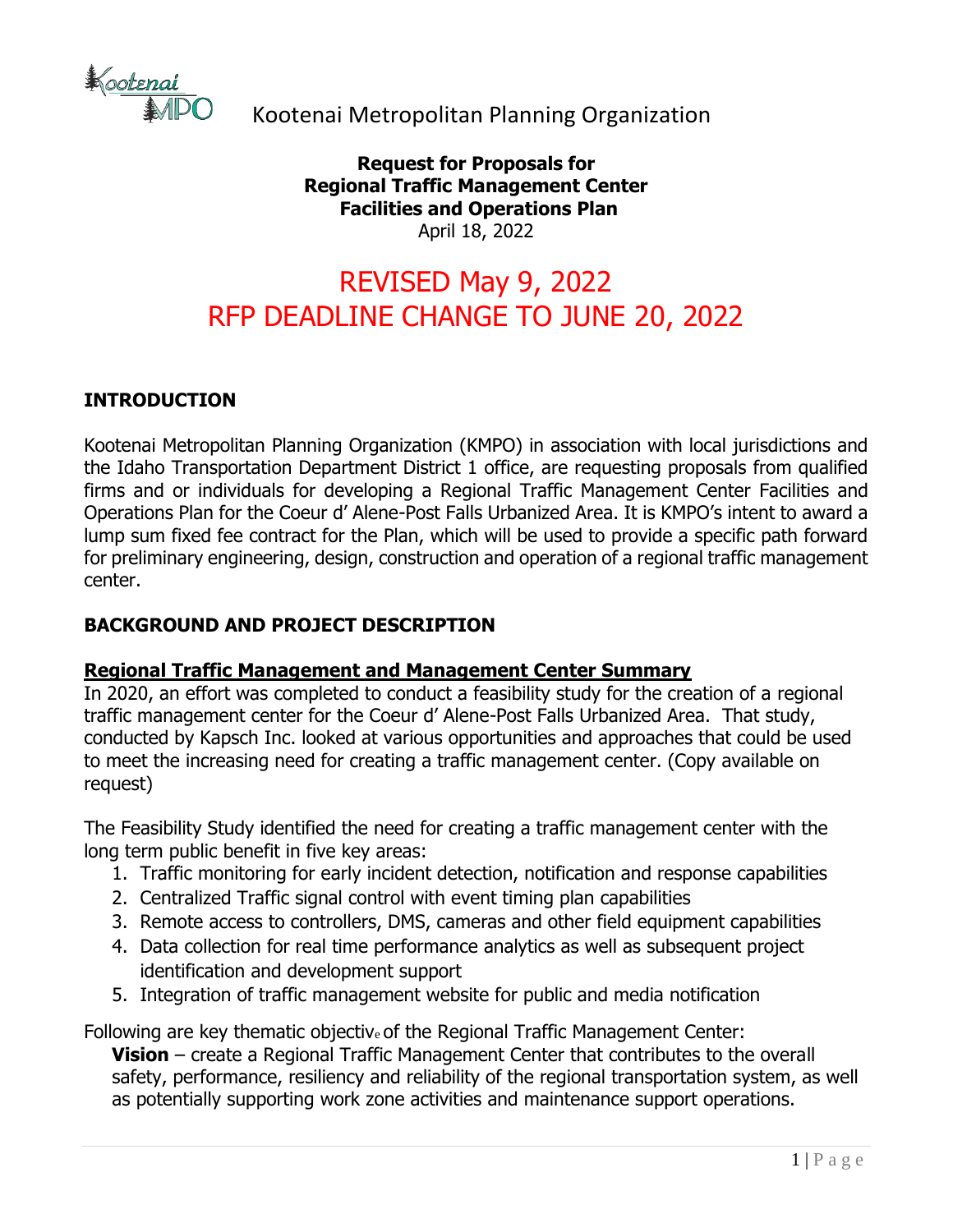**Comprehensive Traffic Management Strategy** - create a strategy which includes the following goals: Improve incident detection and clearance times, increase transportation system reliability, reduce congestion, create a friendly and efficient public notification system, address and improve transportation congestion issues associated with performance issues brought about by regional growth and development patterns.

**Modal Opportunities and Strategies** – look for opportunities to support a multi-modal transportation system through better integration with freight and public transportation **Explore better incident response and clearance capabilities** – explore opportunities for incident responders to be notified sooner in order to reduce response and clearance times on the transportation network. Encourage initiatives, and provide opportunities for addressing both recurring and non-recurring incidents.

**Traffic Stabilization** – preserve existing neighborhoods and enhance connectivity from the neighborhoods to other areas of the urbanized area through optimized arterial performance.

Kootenai County has experienced significant growth over the past 10 years and is now among the fastest growing areas in Idaho, second only to the greater Boise area. The basic transportation infrastructure has been in place since the late 1960's and early 1970's and the early improvements to both I-90 and U.S. 95 have exceeded their design life. This is placing greater emphasis in the need for better traffic management (signal operations), incident response, and driver information systems to provide informed choices for both local motorists and the ever increasing number of tourists visiting the region.

## Impacted Streets and Roads:

Kootenai County is considered a transportation cross-roads for intrastate and interstate commerce. With the Spokane Metropolitan Area immediately adjacent to the west, a substantial number of commuters, shoppers and tourists travel between the two areas using almost exclusively Interstate 90 and State Highway 53. Consideration of future interaction with the existing TMC in Spokane will be an integral part of addressing cross regional traffic. Additionally, U.S. 95, which extends from the Canadian Border south to Nevada, provides the only direct route north-south through Idaho. SH-41, between Post Falls and Coeur d' Alene, and local arterials provide the balance of the transportation network inside the Urbanized Area. State routes currently see recurring and non-recurring congestion, which forces motorists to seek alternate local arterials and collectors that impact neighborhoods, and retail corridors, which are not currently designed for handling increased traffic. Consideration will be given to

Existing and future Arterial System

Existing and future congestion and identification of causes

Existing and future Traffic Signals

These roadways and facilities fall under the jurisdiction of nine (9) agencies. I-90 and its interchanges, as well as U.S. 95, SH-41 and SH-53 are under the operational management and control of the Idaho Transportation Department (ITD). Federal Highway Administration (FHWA), however, retains access control authority over the I-90 mainline and its interchanges. U.S. 95, SH-41 and SH-53, is under the authority of ITD. Most other streets, are under the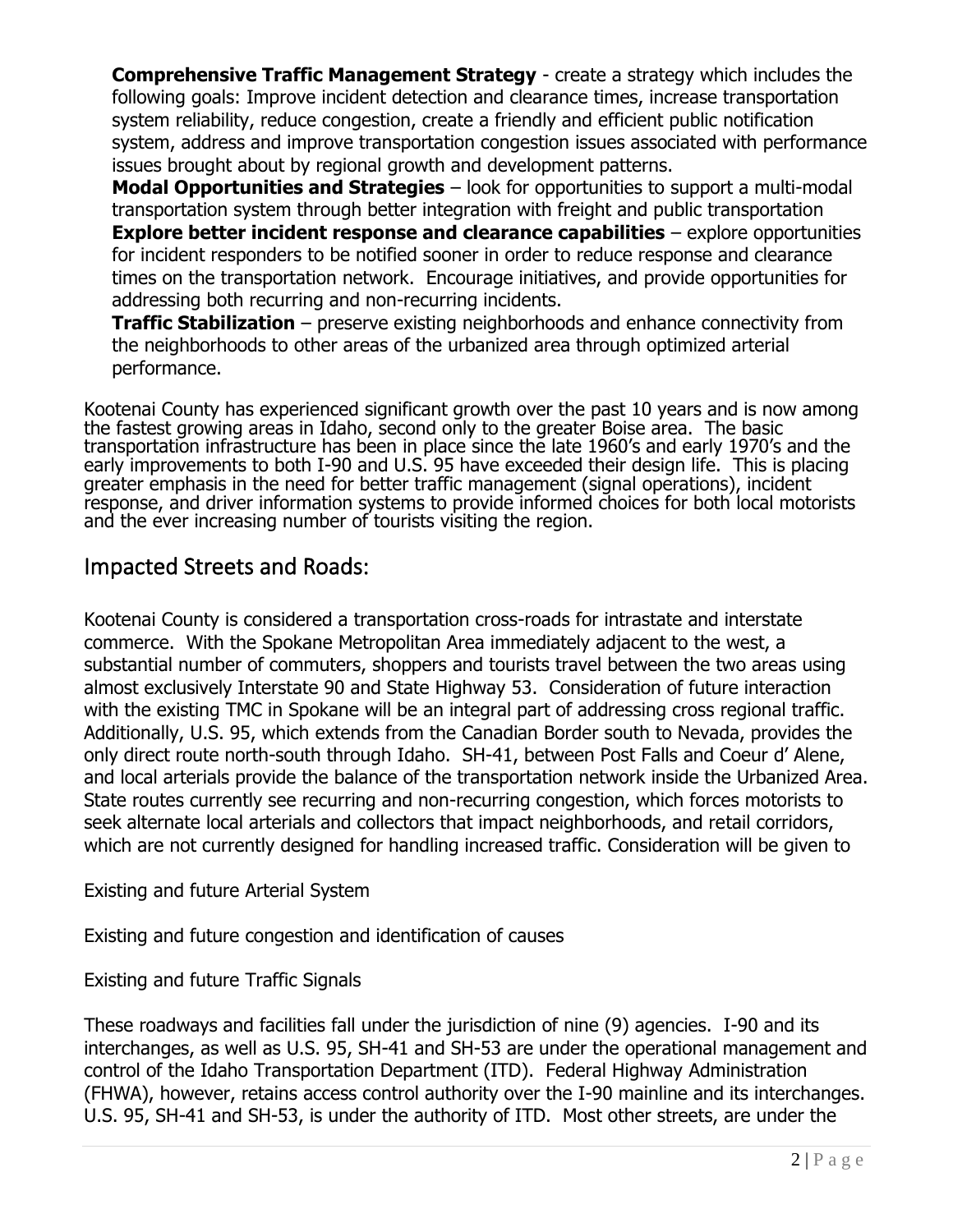jurisdiction of the City of Coeur d'Alene, City of Post Falls, City of Rathdrum, City of Hayden; as well as the four local highway districts in Kootenai County.

## Public Transportation Services**:**

Kootenai County currently provides limited Citylink fixed route transit service inside the urbanized area, operating on one hour intervals, as well as providing demand responsive and complimentary paratransit services, serving a wide variety riders. In addition, identify all transportation service providers (ie., Uber, Lyft, bikeshare, e-scooters, etc.). The TMC may not immediately, but could integrate their data or provide useful data for better efficiency.

## Influence Area:

While the study area is closely associated with the Federally Designated Urbanized area, the study will also identify, consider and evaluate potential secondary or other transportation impacts that may be within the influence area, which is considered to be the balance of Kootenai County.

#### **Focus of this Request for Proposal:**

**"Create a Regional Traffic Management Center Facilities and Operations Plan,** which includes the following goals: Providing early detection and response to incidents that adversely impact the performance of the regional transportation system; provides connectivity of traffic signal operations across jurisdiction boundaries to improve corridor performance; reduce congestion delay through incident response measures, address and improve transportation communications to motorists and the public to provide for informed choices."

# Short Term (5 years) Facilities and Operations Plan:

1. Conduct Type, Size and Location (TS&L) study in order to identify and secure a physical location for a Regional Traffic Management Center Facility

2. Identify and Detail capital equipment and software infrastructure needs necessary to provide camera surveillance, driver information and incident response capability on the most critical highways and arterials

3. Identify short term improvements to address the most significant existing challenges and their impact on system performance

4. Estimate costs associated with identified improvements

5. Develop an Operations plan that considers staffing needs, capabilities, and an associated annual operating and maintenance budget commensurate with hours of operations. This includes the potential use of either public or contract staffing. A Comparative analysis of staffing should be included.

6. Identify the anticipated benefit/cost associated with improvements and their impact on access and mobility. Considering factors used by FHWA in ranking competitive grant programs 7. Develop and produce Systems engineering analysis and environmental documents as part of preliminary engineering and documentation necessary to meet FHWA requirements for securing federal aid eligibility for construction and operations of a regional traffic management center.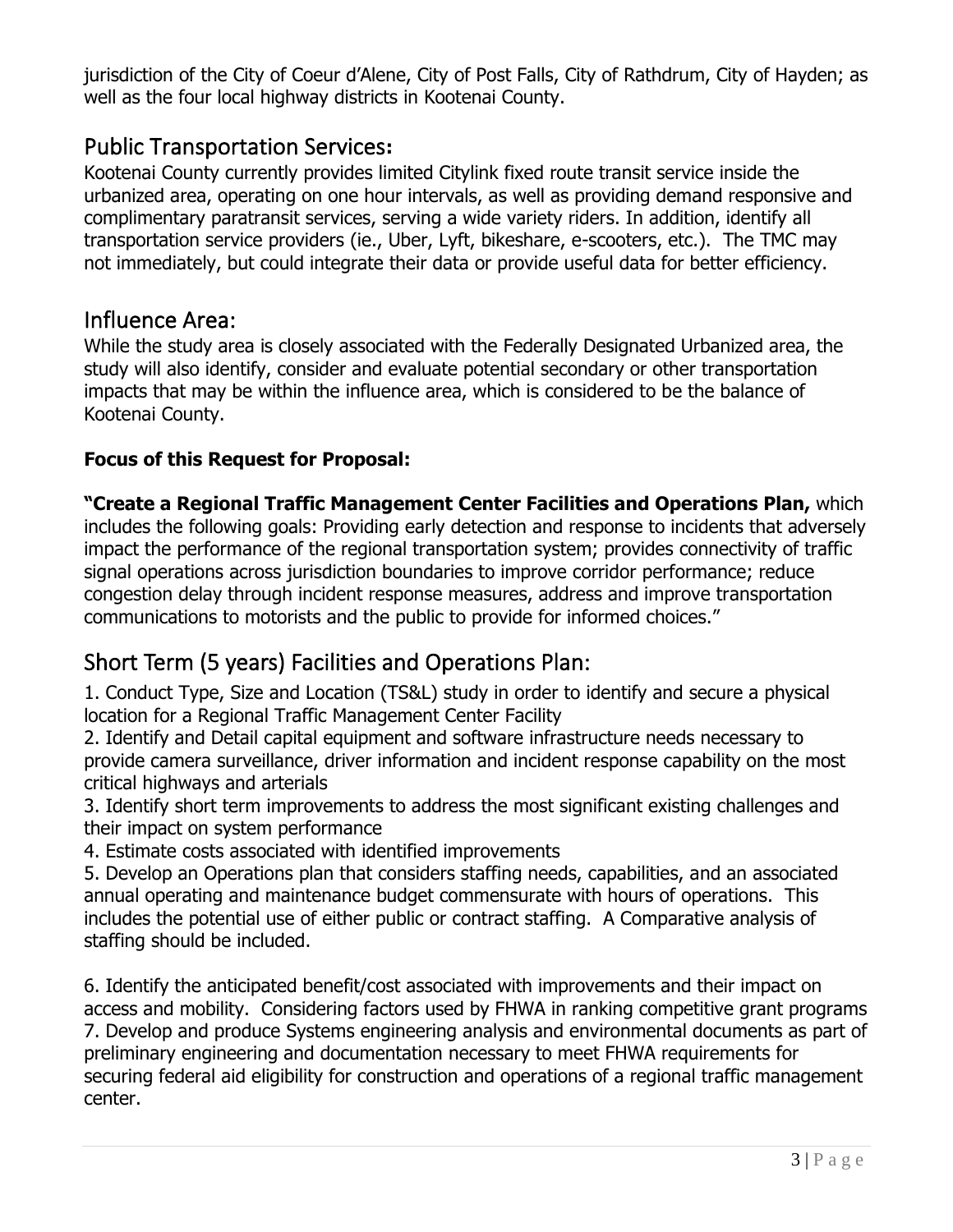# Ten Year Master Plan:

1. Evaluate future operating conditions, needs and strategies, with short term improvements completed, anticipated growth in traffic using regional growth projections for the region.

- 2. Evaluate future performance improvements needed within the TMC.
- 3. Estimate costs associated with the identified improvements necessary to meet future needs
- 4. Identify the benefit/cost associated with improvements and their impact on mobility
- 5. Compare the anticipated performance between the short-term and long term improvements

# Development of Potential Alternative TMC Development Strategy with Recommended Improvements Based on Consultant Analysis:

1. Review findings identified during the previous consultant analysis that impact TMC performance

2. Identify potential TMC improvements not previously considered, if any, and their ability to improve TMC performance

- 3. Develop alternative TMC strategy if needed
- 4. Evaluate performance of alternative TMC development strategy
- 5. Estimate the costs associated with an alternative TMC development strategy
- 6. Identify the benefit/cost associated with improvements and their performance
- 7. Compare the performance and Benefit Cost measures between the three options

#### **Scope of the Proposal**

We anticipate the desired scope of services within a proposal might include:

- Site Location analysis
- Architectural and Engineering Analysis (concept design level)
- Traffic Systems Engineering Analyses (FHWA Compliant)
- Traffic signal timing and progression analyses (software solution recommendations)
- Timeline development for implementation of Facilities and Software recommendations, solutions and improvements
- Facilities development cost estimating
- Operational Cost Estimating
- Benefit Cost Analyses of proposed systems and services
- Performance measure metrics
- Quantitative and qualitative assessment of TMC impact on carbon and climate change in general

## **PROPOSAL, QUALIFICATIONS AND EVALUATION CRITERIA**

#### **Please provide a complete response to the questions/requests listed below:**

1. Provide a brief history of your firm, including ownership, key personnel, scope of transportation services, and examples of prior projects directly related to development of a Regional Traffic Management Center, by employees currently employed by the firm.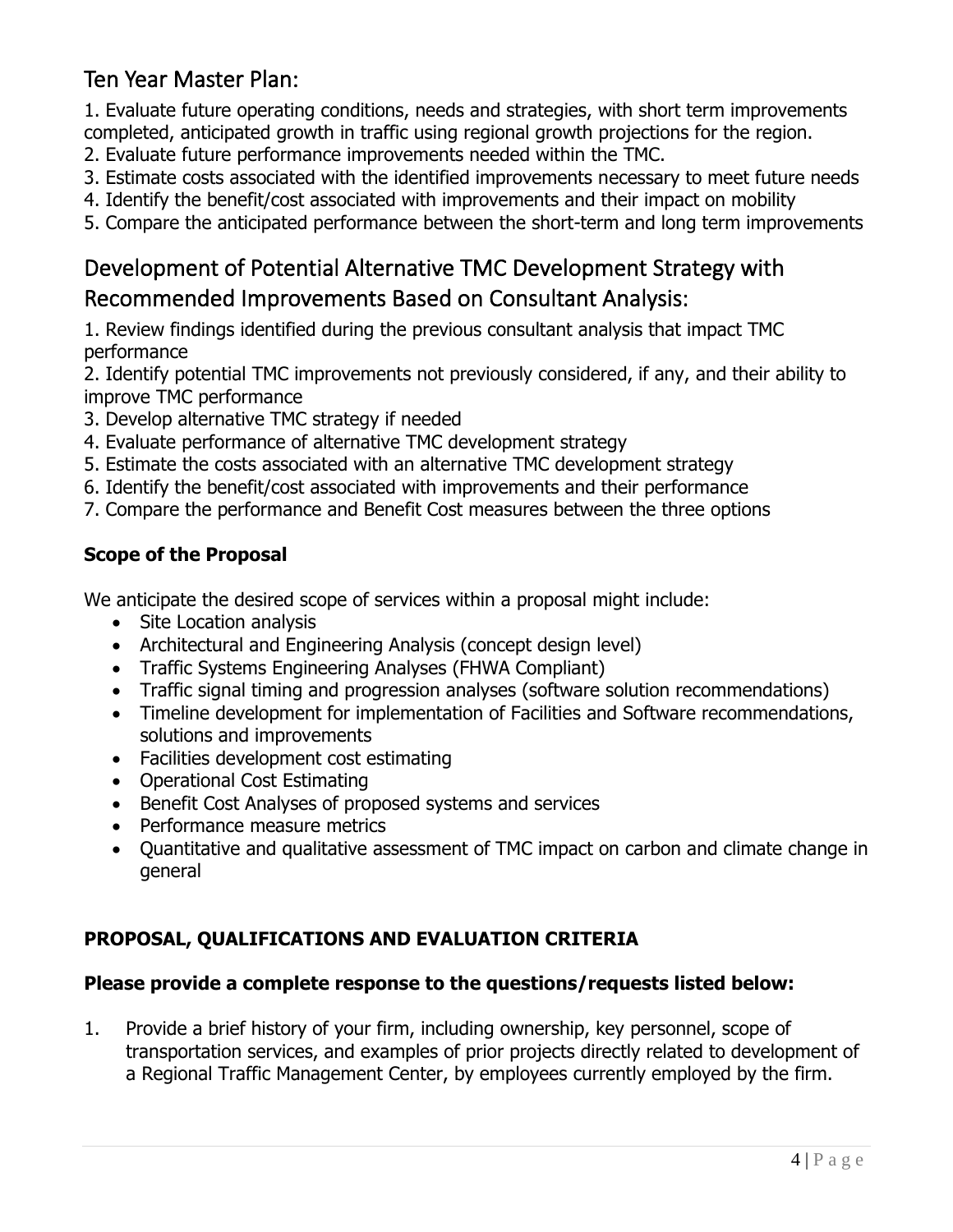- 2. Please identify any partners, consultants or sub-contractors if you plan to augment your firm with other specialists and their qualifications denoted in Item 1.
- 3. Please list relevant and similar TMC facilities and Operations Plans you have completed in the past five (5) years. Include the following:
	- a. TMC Study description
	- b. Conclusions and recommendations
	- c. Actual improvements implemented
	- d. Start and completion dates
	- e. Name(s) of study team members being proposed for use in this proposal and their previous role
	- f. Owner Contacts name, title and current phone numbers
- 4. Provide a detailed resume for all individual professionals you would use for this project if selected. Please identify their education, expertise and experience related to TMC development and implementation. (2 pages per resume, max.)
- 5. Provide a description and examples of your firm's quality assurance principles.
- 6. Please describe your firm's team history of working with various local, state and federal agencies on implementing TMC's and the specific level of involvement.
- 7. Please provide 3 references from recent TMC engagements of similar size and scope, with name, title and current e-mail and phone numbers.
- 8. Please provide a narrative approach to address the challenges and anticipated work identified in this proposal. (5 pages maximum)
- 9. Please provide a task and hours breakdown necessary to complete the study.
- 10. Please provide an anticipated time line for completing the tasks identified for the study.
- 11. Please provide in a separate sealed envelope a proposed cost by task to complete. (The sealed cost envelopes will not be used in the primary prioritization of proposals; however, they will be used during the subsequent evaluation of the top 3 proposals, for cost benefit purposes)

#### **Evaluation and Selection:**

Submitted proposals should substantively address all of the items in the RFP. All proposals will be evaluated and ranked on the basis of quality of the proposals approach, qualification/experience of individuals being proposed to work on the TMC Facilities and Operations Plan and their demonstrated competence in similar engagements. Specific evaluation criteria will include, but not limited to:

- Firm and partners most recent background and history
- Project team experience and qualifications related to TMC's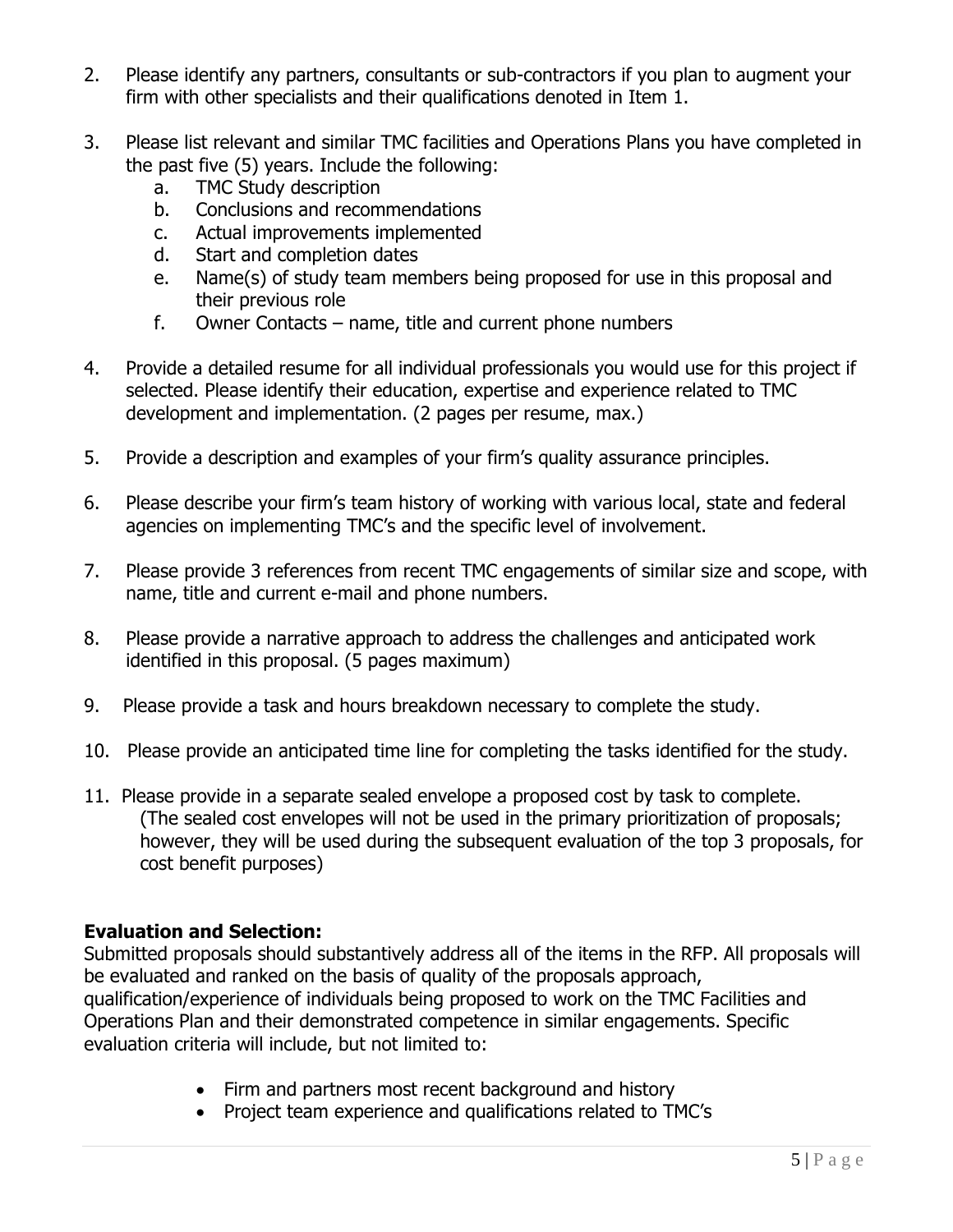- Relevant TMC experience with local, regional and federal agencies
- Quality assurance principles and practices
- References related to TMC facilities and operations plan similar to this proposal
- Completeness and quality of the proposal
- Interview with the KMPO Evaluation Committee

Those firms deemed to meet the qualifications will be notified by **6/28/2022.** The top 3 evaluated firms will be invited to make presentations to the KMPO evaluation committee for final selection. Members from KMPO's evaluation committee will negotiate with the selected firm to contract for agreed to services at the amount determined by KMPO to be fair and reasonable considering the estimated value, the final scope, complexity and nature of the services. Should KMPO determine that it is unable to negotiate a satisfactory agreement, it will formally terminate negotiations and undertake negotiations with the next highest ranked firm. The scoring matrix for this proposal is provided as an attachment to the RFP.

#### **No Responsibility to Cover Costs Associated with Responses to the RFP:**

KMPO is not responsible for costs associated with the development, production, and or participation in the response to this request of proposal. KMPO also reserves the right to reject and cancel the RFP in the event the responses are considered non-responsive to the RFP or, in the opinion of KMPO, the costs will be in excess of funds available to complete the final scope of services being considered.

#### **Information Session:**

An optional information session will be held for all interested firms on May 19, 2022 from 10:30 a.m. to 11:30 am in the ITD District 1 Offices located at 600 W Prairie Ave, Coeur d' Alene, ID 83815. Please confirm your plans to attend by sending an e-mail to Ms. Kelly Lund at the address below.

#### **Submission of proposals:**

Please deliver 6 bound copies and 1 unbound copy of the RFP response to Ms. Kelly Lund at the address below by 5:00 pm (PDT) on **6/20/2022.**

#### **RFP Process and Timeline:**

RFP Advertisements 04/22/2022, 04/27/2022, 5/04/2022 On-site information session 10:30 am (optional) May 19, 2022 Responses due by May 20, 2022 **June 20, 2022** RFP evaluation, selected firms/individuals for interviews notified, **June 28, 2022** On-site interviews for top three firms or individuals, **July 12, 2022** (You may want to hold this date in advance) Notification to selected firm or individual, contract negotiations, **July 19, 2022**  Start of engagement – To Be Determined

#### **Questions regarding this request for proposal:**

All questions related to the RFP process must be submitted in writing, via e-mail to: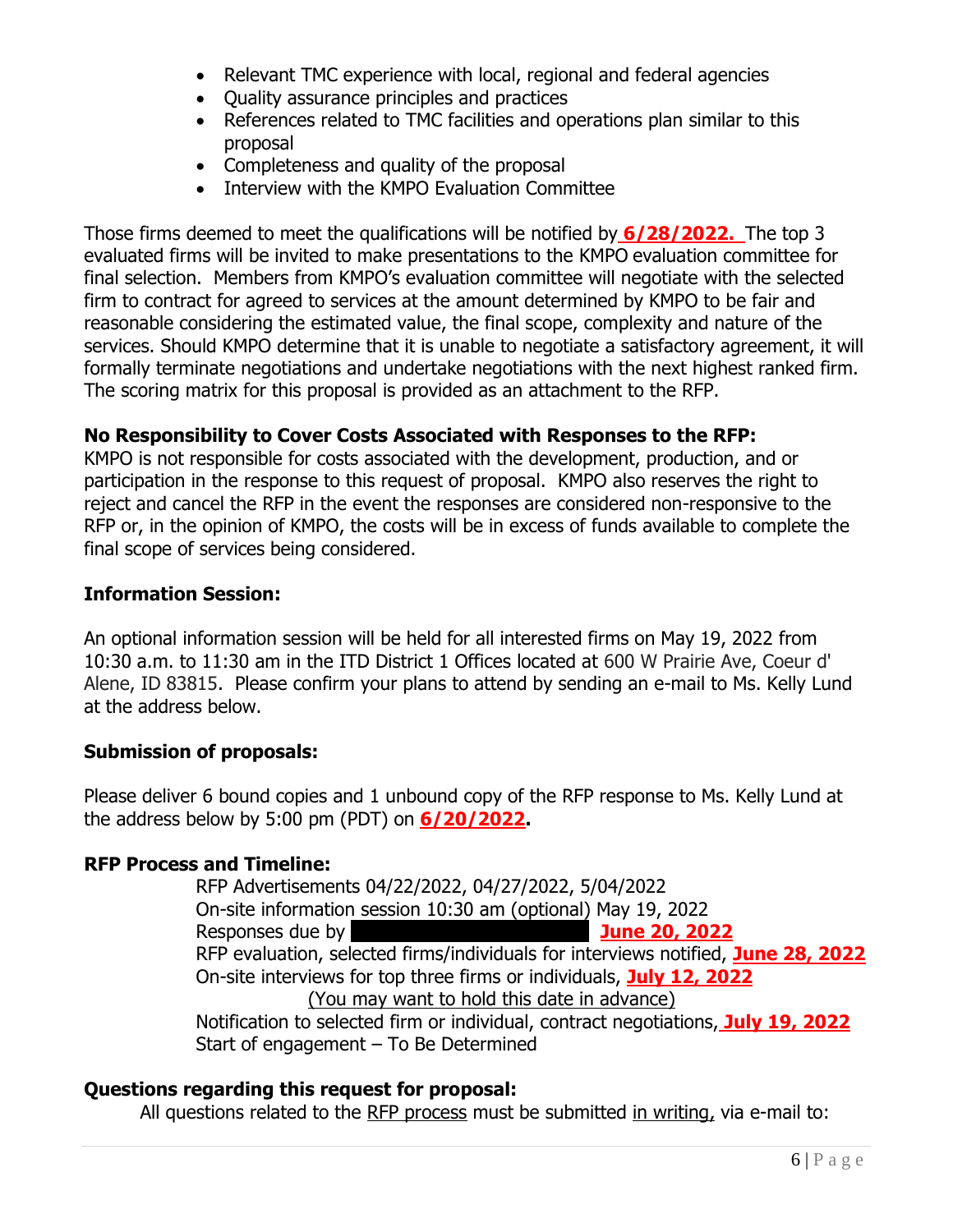Ms. Kelly Lund Administrative Secretary Kootenai Metropolitan Planning Organization 250 Northwest Blvd., Suite 209 Coeur d'Alene, ID 83814 [klund@kmpo.net](mailto:klund@kmpo.net)

All questions concerning this Request for Proposal's content, should be directed in writing, no later than **June 14, 2022** to: Glenn F. Miles, KMPO, 250 Northwest Blvd, Suite 209 Coeur d' Alene, ID 83814, or email: gmiles@kmpo.net

**For special accommodation/translation services, call 1.208-930-4164, 48 hours in advance. KMPO assures nondiscrimination in accordance with Title VI of the Civil Rights Act of 1964, and Civil Rights Restoration Act of 1987 (P.O. 100.259) and the Americans with Disabilities Act.**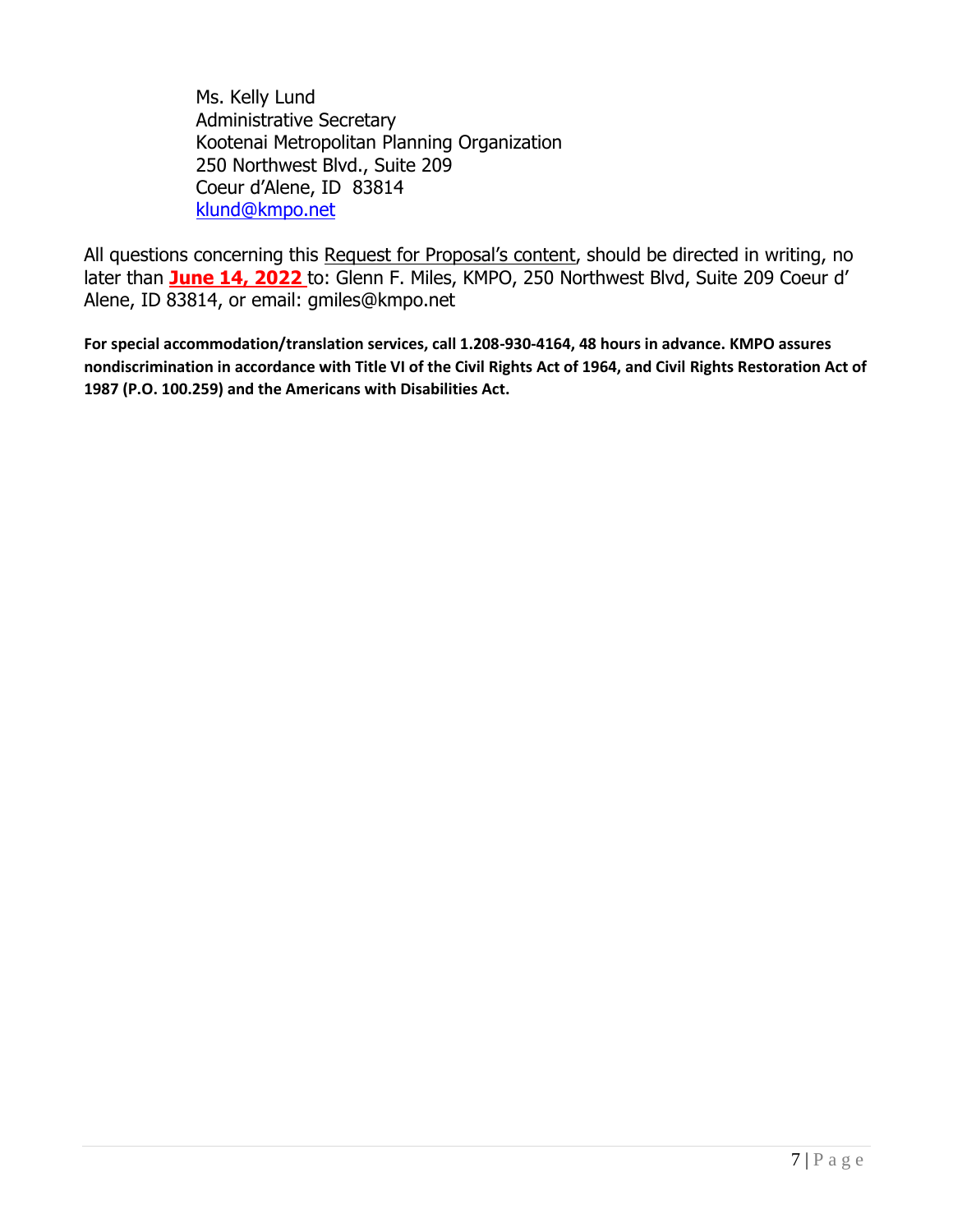

# Kootenai Metropolitan Planning Organization

## **Regional Traffic Management Center Facilities and Operations Plan Score Sheet**

#### **Scorers Name:**

#### **Representing:**

| REQUEST FOR PROPOSAL FORMAT AND CONTENT (25 MAX)                                                                                                                                    |               |  |  |
|-------------------------------------------------------------------------------------------------------------------------------------------------------------------------------------|---------------|--|--|
| The Proposal followed the format outlined in the RFP.                                                                                                                               | 5 Points      |  |  |
| The material is well developed and easily understandable.                                                                                                                           | 0-5 Points    |  |  |
| The material was fully responsive to the RFP items.                                                                                                                                 | 0-15 Points   |  |  |
|                                                                                                                                                                                     | <b>Total:</b> |  |  |
| UNDERSTANDING OF THE TRANSPORTATION ISSUES (25 POINTS MAX)                                                                                                                          |               |  |  |
| Did the response to the RFP demonstrate an overall understanding of<br>developing a Regional Traffic Management Center Facilities and<br><b>Operations Plan</b>                     | 0-10 Points   |  |  |
| Did the response demonstrate an understanding of today's traffic<br>management centers?                                                                                             | 0-5 Points    |  |  |
| Did the response demonstrate an understanding of TMC issues?                                                                                                                        | 0-5 Points    |  |  |
| Does the response provide evidence of how they would develop a TMC<br>Facilities and Operations Plan that meets this area's needs?                                                  | 0-10 Points   |  |  |
|                                                                                                                                                                                     | <b>Total:</b> |  |  |
| <b>Comments:</b>                                                                                                                                                                    |               |  |  |
| ABILITY TO ANALYZE PRESENT AND FUTURE TRAFFIC CONDITIONS (50 POINTS<br><b>MAX</b> )                                                                                                 |               |  |  |
| Does the proposal describe an approach on how to analyze the<br>development of a TMC commensurate with current and future traffic<br>conditions and establish performance measures? | $0-10$ points |  |  |
| Does the proposal describe an approach to identify and analyze<br>proposed solutions for developing a TMC Facilities and Operations<br>Plan                                         | $0-15$ points |  |  |
| Does the response accurately describe a team that is capable and<br>qualified to conduct an FHWA compliant TMC study?                                                               | $0-15$ points |  |  |
| Does the proposal describe the approach to address short and longer<br>term integration                                                                                             | 5 points      |  |  |
| Does the proposal address the proposing team's history of developing<br>an FHWA compliant TMC Facilities and Operations Plan?                                                       | $0-10$ points |  |  |